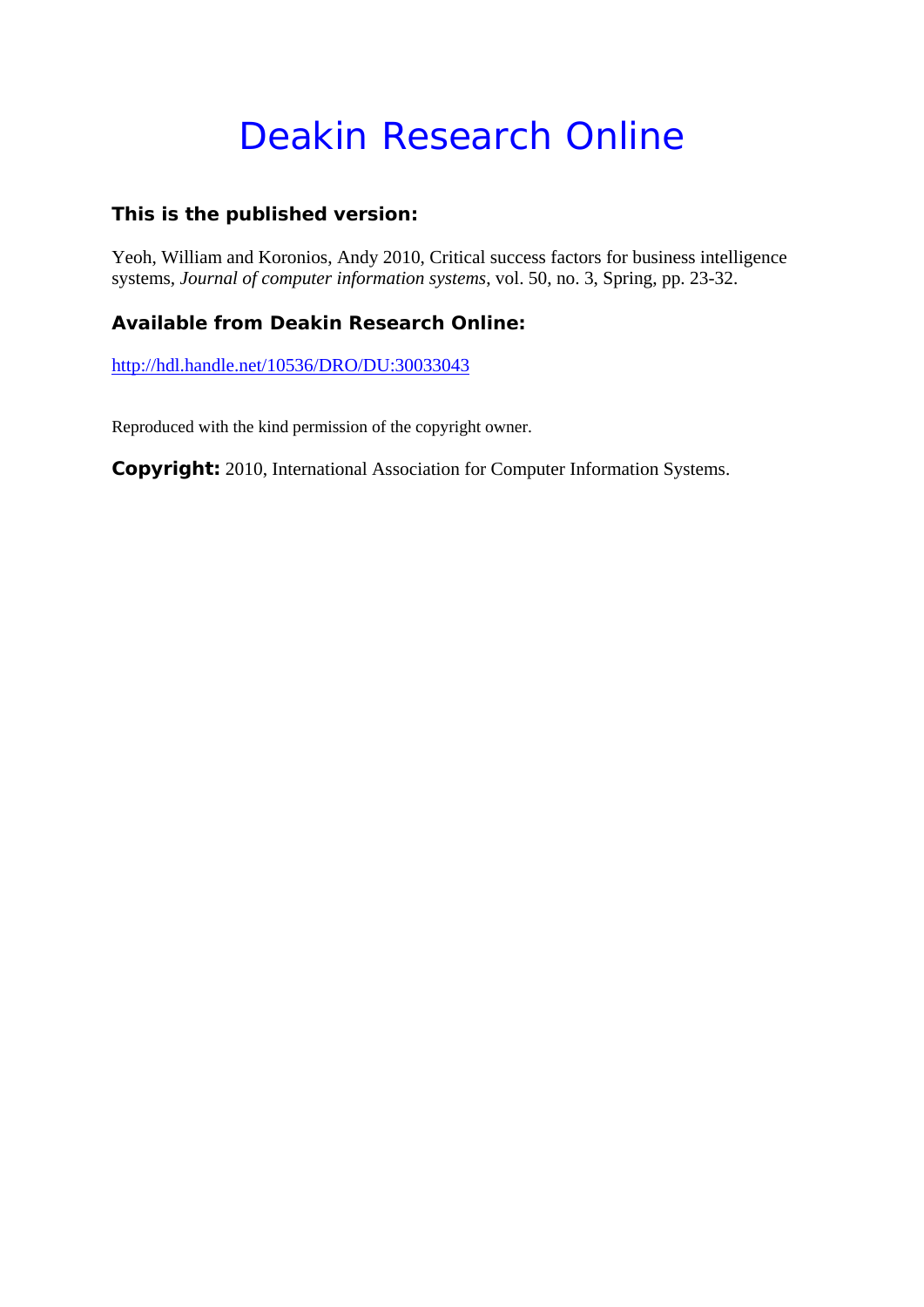# **Critical Success Factors for Business Intelligence Systems**

**WILLIAM YEOH ANDY KORONIOS**<br>University of South Australia **ANDY** University of South Austr

University of South Australia SA 5095 Australia SA 5095 Australia

The implementation of a business intelligence (BI) system is a complex undertaking requiring considerable resources. Yet there is a limited authoritative set of critical success factors (CSFs) for management reference because the BI market has been driven mainly by the IT industry and vendors. This research seeks to bridge the gap that exists between academia and practitioners by investigating the CSFs influencing BI systems success. The study followed a two-stage qualitative approach. Firstly, the authors utilised the Delphi method to conduct three rounds of studies. The study develops a CSFs framework crucial for BI systems implementation. Next, the framework and the associated CSFs are delineated through a series of case studies. The empirical findings substantiate the construct and applicability of the framework. More significantly, the research further reveals that those organisations which address the CSFs from a business orientation approach will be more likely to achieve better results.

**Keywords:** Business intelligence system, Critical success factors, Delphi method, Case study

#### **Introduction**

Recently Business Intelligence (BI) applications have been dominating the technology priority list of many CIOs [11, 12]. According to Reinschmidt and Francoise [22], a BI system is "an integrated set of tools, technologies and programmed products that are used to collect, integrate, analyse and make data available". Stated simply, the main tasks of a BI system include "intelligent exploration, integration, aggregation and a multidimensional analysis of data originating from various information resources" [21]. Implicit in this definition, data is treated as a highly valuable corporate resource, and transformed from quantity to quality [27]. As a result, massive data from many different sources of a large enterprise can be integrated into a coherent body to provide '360 degrees' view of its business [5, 27]. Hence, meaningful information can be delivered at the right time, at the right location, and in the right form [5, 20] to assist individuals, departments, divisions or even larger units to facilitate improved decisionmaking [15].

While the BI market appears vibrant and the importance of BI systems is more widely accepted, few studies have investigated the critical success factors that affect the implementation success. Although there exist a plethora of guidelines from the IT industry, most rely on anecdotal reports [15]. This is because the study of BI systems is a relatively new area that has been driven primarily by the IT industry and by vendors [15]. Therefore, empirical research to shed more light on those critical success factors (CSFs) influencing the implementation of BI systems is desirable. An understanding of the CSFs enables BI stakeholders to optimise their scarce resources and efforts by focussing on those significant factors that are most likely to aid successful system implementation.

#### **Research Motivation**

The implementation of a BI system is not a conventional application-based IT project (such as an operational or transactional system), which has been the focus of many CSF studies [10]. Instead, it shares similar characteristics with other infrastructural projects such as enterprise resource planning (ERP) systems implementation. That is, implementing a BI system is not a simple activity entailing merely the purchase of a combination of software and hardware; rather, it is a complex undertaking requiring appropriate infrastructure and resources over a lengthy period [10, 19, 28].

Specifically, the key infrastructural foundation for most enterprise level BI systems — a data warehouse — is a subjectoriented, integrated, time-variant and non-volatile collection of data that differ from conventional online transactional processing (OLTP) databases [14]. A complex data structure must be maintained in order to provide an integrated view of the organisation's data so users can query across departmental boundaries for dynamic retrieval of relevant decision-support information. Furthermore, the BI system's architecture is highly complex owing to the backend systems originating from multiple data sources and to the vast volume of data to be processed. In addition, the implementation of a BI system is often associated with the following challenges: underlying original back-end systems and processes which were not adapted for BI applications; poor data quality derived from source systems that can often go unnoticed until cross-systems analysis is conducted; and the maintenance process that tends to be vague and ill-defined [10, 19, 23].

Despite the complexities in implementing BI systems, there has been little empirical research about the CSFs impacting the implementation of BI systems. The gap in the literature is reflected in the low level of contributions to international conferences and journals. More importantly, the value of previous CSF studies will obviously decline with age [16]. The rapid advancement of technological innovation and the pace at which new technologies are being adopted will apparently influence the state of criticality for research into CSFs [16]. Furthermore, CSFs applicable to other types of information systems may not necessarily apply to a contemporary BI system. Therefore, the increased rate of adoption of BI systems, the complexities of implementing a contemporary BI system, the scarcity of academic research, and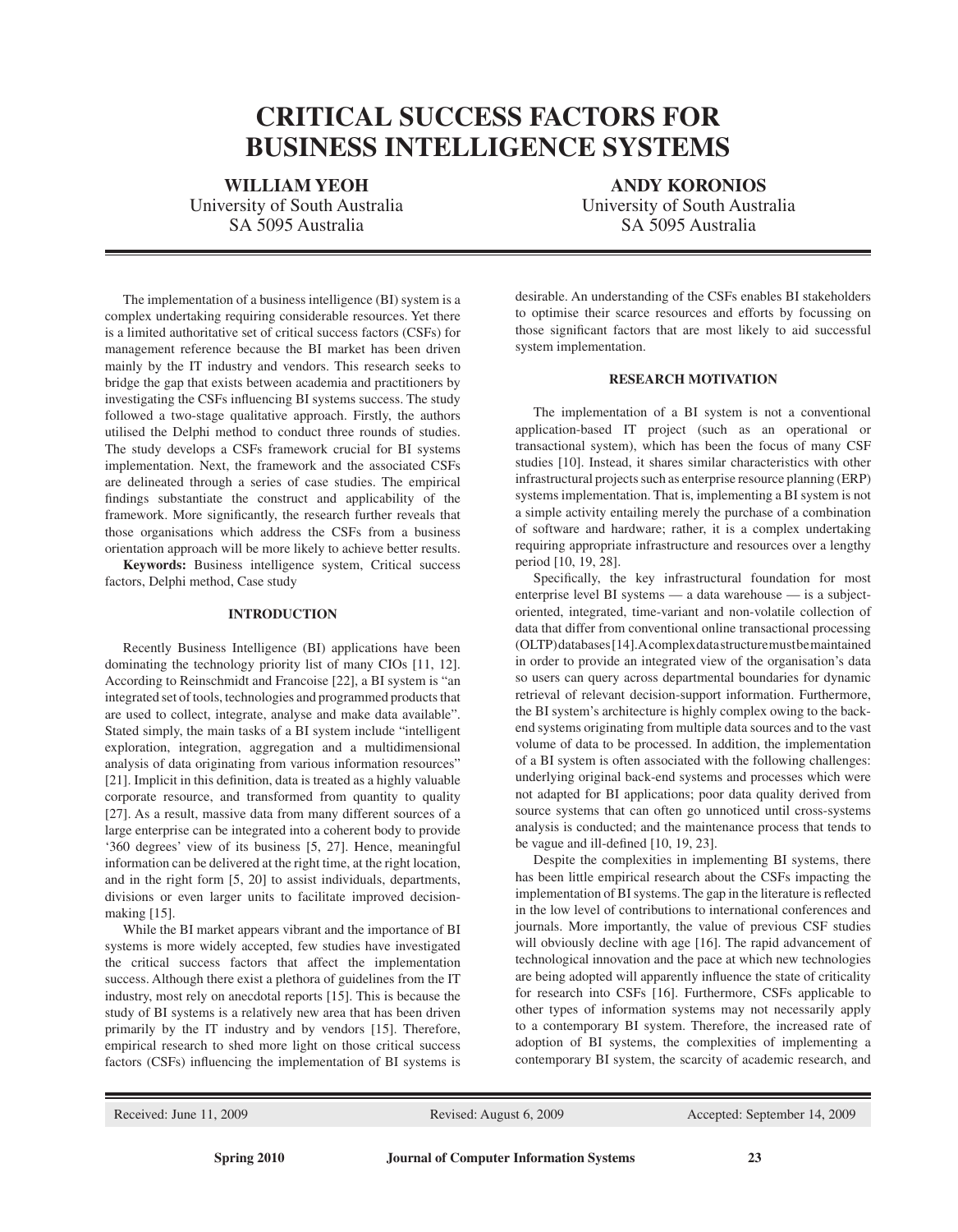the far-reaching business implications justify a more focused examination of CSFs as well as the associated contextual issues required for implementing BI systems. This paper describes an exploration of an important and topical area of interest — the CSFs impacting the implementation of BI systems. It is expected that this research will make a contribution to both theory and practice. In theoretical terms, this research:

- • adds to knowledge and contributes to the literature of an emerging area of interest — the implementation of BI systems, in particular, the CSFs that affect the implementation effort;
- identifies the criteria which determine the success of BI systems implementation; and
- validates current CSFs understandings, and extends our knowledge of contemporary BI systems.

In practical terms, the research project:

• identifies the CSFs that impact on BI systems implementation, so enabling stakeholders to better use their scarce resources by focussing on those key areas that are most likely to have a greater impact.

The remainder of this article has been structured as follows. The next section describes the two-stage research methodology in this study. The later section presents and discusses the research findings. In the last section the authors conclude the overall study and then state their contributions.

#### **Research Design**

This research adopted an interpretivist paradigm and followed a two-stage qualitative approach. Based on extensive literature review, a research framework and associated interview questions were developed for use in the Stage 1 exploratory Delphi study. This research framework was refined with the data gathered from 15 Delphi participants. In the second stage, the preliminary CSFs framework derived from the Delphi study was further verified in five case studies of large and complex organisations. Each case study involved interviews with the BI stakeholders, and the collection of project documents. Cross-case analysis was done to examine the CSFs. As a result, a refined CSF framework was developed.

#### **Stage One — Delphi Study**

In the absence of much useful literature on BI system, this stage one of research seeks to explore and identify a set of CSFs that are jointly agreed by a group of BI system experts. The Delphi method was deemed to be the most appropriate method for this study because it allows the gathering of subjective judgements which are moderated through group consensus [17]. Moreover, this research assumes that expert opinion can be of significant value in situations where knowledge or theory is incomplete [17]. For this study, a Delphi panel composed of fifteen BI systems experts was established. Ziglio and Adler [34] assert that useful results can be obtained from small group of 10-15 experts. Beyond this number, further increases in understandings are small and not worth the cost or the time spent in additional interviewing. Thus, the size of such a Delphi panel is deemed suitably representative.

The Delphi study comprised three rounds. During the first

round the authors conducted face-to-face interviews with each participant. After the interview, further clarifications (if any) were made by follow-up phone calls and email communications. Subsequently, the data gathered from the first round of interviews were analysed thoroughly by content analysis technique, a constant comparison technique, to identify major themes [18]. In other words, the qualitative data were examined thematically and emergent themes were ranked by their frequency and later categorised.

In the second round, the suggested factors of all the participants were consolidated into a single list. The list was then distributed among the participants to facilitate comparison of the expert's perceptual differences. During the third round, the list of candidate CSFs was surveyed by the Delphi participants using a structured questionnaire survey approach. Specifically, a 5-point Likert scale (i.e. from 1 'not important' to 5 'critically important') was applied to rate the importance of the candidate CSFs in the process of seeking consensus from the BI experts. From the survey feedback, only those factors with standard deviations (SD) of 1.0 or less, and average ratings of 3.5 and above, were short-listed as CSFs because 1 SD from the mean contains 68% of all scores. These criteria (i.e. SD<1.0 and Mean >3.5/5.0) offer a working definition of a threshold for stability, and hence the resultant CSFs are considered legitimate. Therefore, the existence of CSFs within this definition in round three is considered to be a critical point for terminating the Delphi study. The details of the results are discussed below.

#### **Stage Two — Case Study**

Due to limited academic literature, the Stage 1 Delphi study was used to narrow the CSFs focus of this research. However, reliance on the Delphi study alone was not sufficient for the collection of data needed to rigorously address the research objective. Therefore, a case study methodology was used for Stage 2 of the theory-building process. That is, this second stage sought to corroborate the CSFs findings of Stage 1. The case study methodology provides better explanations and understandings on the examined phenomenon which would otherwise be lost in other quantitative designs [18, 33]. For this study, in contrast to sampling logic, a case study is an empirical investigation following replication logic that leads to analytic generalisation [33]. Thus multiple case studies in this research should be regarded as multiple experiments and not multiple respondents in a survey [33]. That is, *relevance* rather than *representativeness* is prioritised in case selection. Given that the objective of this study was to build theory, a case study process with multiple-case design was the appropriate approach, and the use of the case study methodology is justified on these grounds.

Data collection for this study entailed semi-structured interviews with key stakeholders of BI projects. To facilitate data triangulation, data were also gathered from a number of sources including relevant documents. A cross case analysis approach was used in this study to gain better understandings and increase the generalisability of the findings [18]. In searching for patterns, the authors examined similarities and differences about relationships within the data. Hence, varying the order in which case data are arrayed enables patterns to become more obvious [24]. This research did not produce quantitative data. In all cases, the authors were examining the presence or absence of a particular CSF (e.g., were adequate resources provided?), while at the same time ascertaining whether that characteristic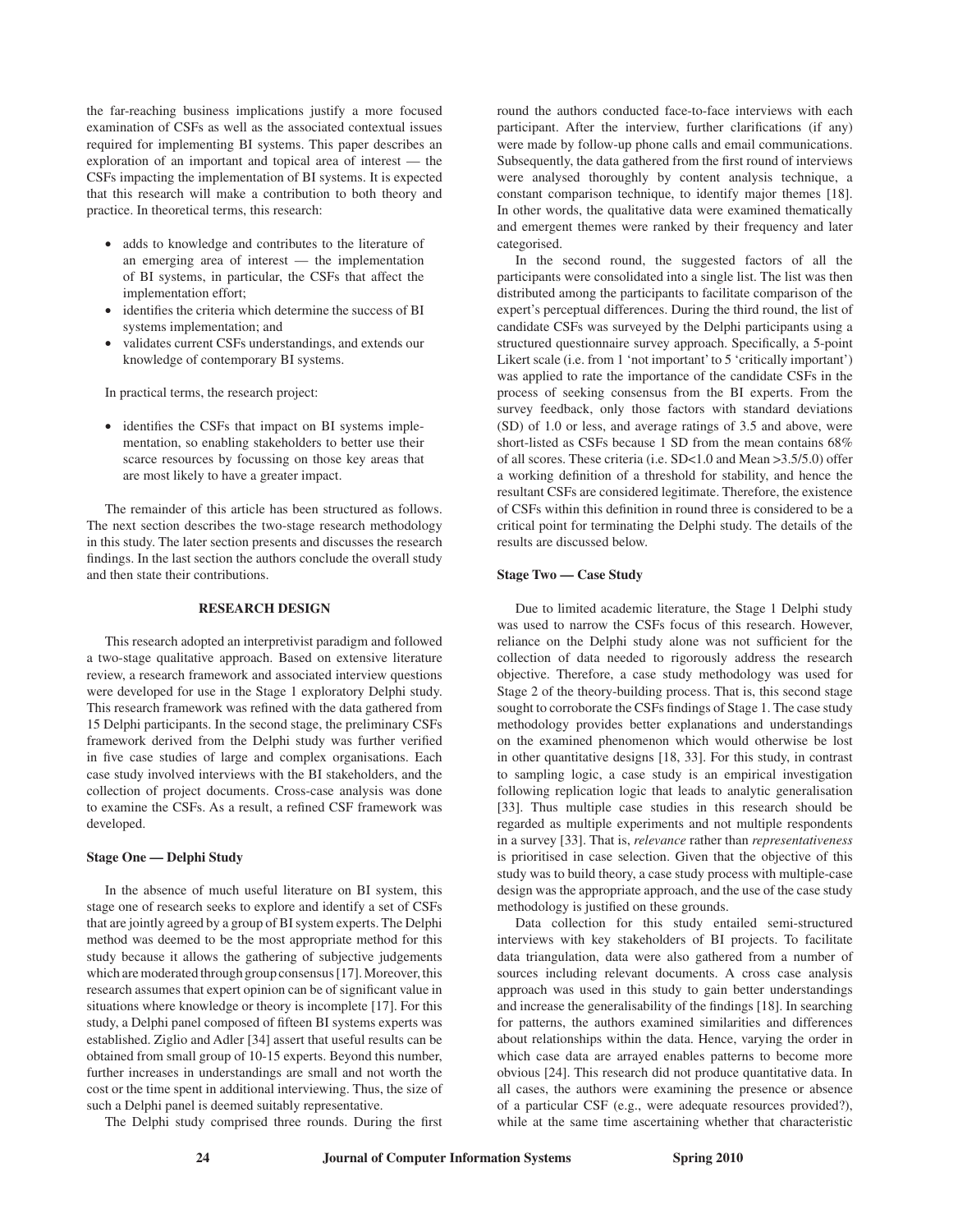was fulfilled in a meaningful way. To assess the importance of the seven previously-identified CSFs, the authors studied five organisations that had implemented BI systems, including rail corporations, energy utilities, water utilities, and a ship-builder.

#### **Stage One CSF Findings and Discussions**

This section presents the findings and interpretation of the stage one Delphi study. As illustrated in Figure 1, this CSFs framework outlines how a set of critical factors contributes to the success of a BI system implementation. Following Ariyachandra and Watson [2], the implementation success criteria of this research take into account two key dimensions: process performance (i.e. how well the process of a BI system implementation went), and infrastructure performance (i.e. the quality of the system and the standard of output). The infrastructure performance has parallels with the three major IS success variables described by Delone and McLean [7, 8], namely system quality, information quality, and system use, whereas process performance can be assessed in terms of time-schedule and budgetary considerations [2]. Specifically, system quality is concerned with the performance characteristics of the information processing system itself, in which the system should be flexible, scalable and able to integrate data [2, 7, 8]. Information quality refers to accuracy, completeness, timeliness, relevance, consistency, and usefulness of information generated by the system [2, 7, 8]. System use is defined as "recipient consumption of the output of an information system" [7, 8]. Subsequently, individual users and their respective organisations would assess the benefits of the BI system implementation [13]. This perception of the benefits would then become part of an interactive, business-driven evolutionary continuum to further support evolving business needs for improved BI systems [3, 4]. That is, a BI system implementation is viewed as an organic cycle that evolves over time. Based on constant evaluation of the information, as well as user feedback, the system resembles a loop that requires re-evaluation of existing BI solutions, and subsequently the system will be modified, optimised and improved accordingly. In other words, completion of the system implementation does not mean that all BI related problems are resolved [21]. The system will succeed only when business users keep identifying and modelling knowledge, as well as monitoring and modifying data repositories on an ongoing basis [21]. Hence, the entire process is cyclical, but with a series of interrelated steps [25].

In brief, this framework treats the CSFs as necessary for implementation success of a BI system, whereas the absence of the CSFs would lead to failure of the system. The Delphi participants provided detail and justification to those critical factors. The CSF framework details the CSFs identified in the first stage of this study, and they are presented according to the major dimensions of interest proposed by Wixom and Watson [32], namely organisation, process, and technology. For each CSF description, the primary data came from the findings of the thirdround consensus amongst the Delphi participants. The secondary data came from the first two rounds of qualitative interviews with individual participants. Additional data from published literature were also used to support the arguments of the participants.



**FIGURE 1 — CSFs Framework for Implementation of BI Systems**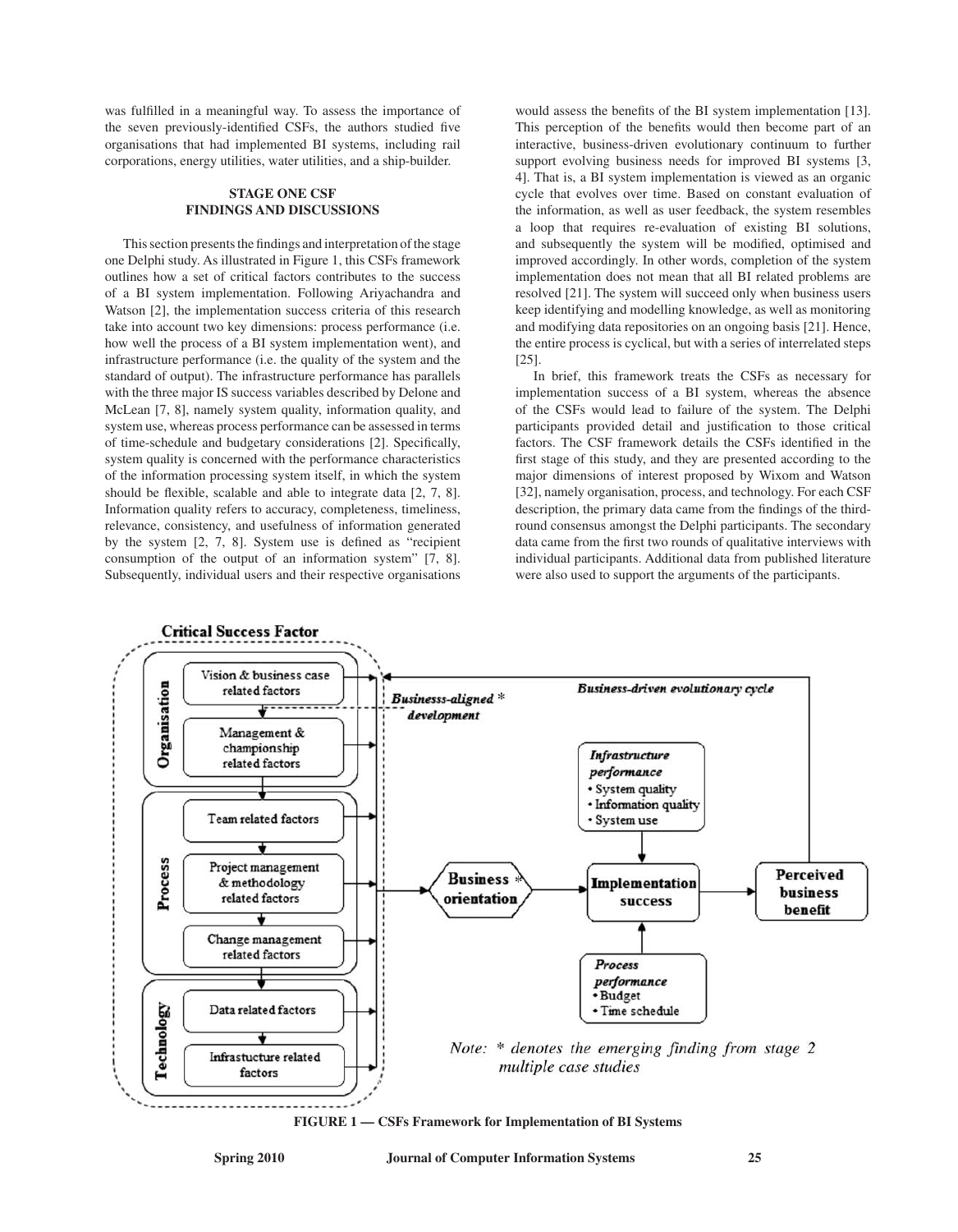#### **Organisational dimension**

**Committed management support and sponsorship.**  Committed management support and sponsorship has been widely acknowledged as the most important factor for BI system implementation. All Delphi participants agreed that consistent support and sponsorship from business executives make it easier to secure the necessary operating resources such as funding, human skills, and other requirements. One interviewee stated firmly, "*If you don't have top level sponsorship — it is doomed!*" Another participant explained the situation this way,

"*Project Sponsorship has been shown to be the single most important determinant of IT project success or failure. A BI project is no different to any other IT project in this respect . . . Maintaining the commitment and support of the projects sponsor throughout the project — because circumstances can change over the life of the project."*

Many participants also asserted that it is more beneficial if the sponsor is from the business side of the enterprise rather than from the IT sector. Similarly, a study by Watson *et al.* [30] indicates that the ideal BI sponsor should come from a business function. Such a sponsor often has a strong stake in the success of the BI initiative. Most importantly, some interviewees highlighted the point that the sponsor should be in serious need of the BI capabilities for a specific business purpose.

A BI system implementation is an adaptive information improvement initiative for decision support [3, 4]. Some Delphi interviewees further indicated that the typical application-based funding model for implementation of transactional systems does not apply to BI systems that are evolutionary in nature. That is, a BI system evolves through an iterative process of development in accordance with dynamic business requirements [19]. Therefore the BI initiative, especially for the enterprise-wide scale, requires consistent funding and resource allocation directly from senior management to overcome continual organisational issues. Contrary to conventional OLTP-based systems, these organisational challenges arise during the course of the crossfunctional implementation, as it often uncovers many issues in such areas as business processing, data ownership, data quality and stewardship, and organisational structure. Many functional units tend to focus on tactical gains, ignoring the rippling effects imposed on other business units, and one participating expert observed that,

"*The whole BI effort cut across many areas in the organisation that's making it very difficult, it hits a lot of political barriers. For instance, for a system owner, they are only interested in delivering day to day transaction, as long as all that done . . . that's what they care about."* 

Therefore the commitment and involvement of senior management is imperative, particularly in breaking down the barriers to change and the 'states of mind' within the organisation.

**Clear vision and well-established business case.** As a BI initiative is driven by business, so a strategic business vision is needed to direct the implementation. Many Delphi participants indicated that a long-term vision, primarily in strategic and organisational terms, is needed to establish a solid business case. The business case must be aligned to the strategic vision, thereby meeting the business objectives and needs. If the business vision is not thoroughly understood, it would eventually impact the adoption and outcome of the BI system. Speaking to this point, an interviewee emphasised that,

"*In order for BI initiatives to be taken seriously and to be supported by corporate leadership, they need to be integrated with the overall strategy. Otherwise they will not receive the leadership support that is required to make them successful. The vision is the tool that leadership can quickly understand and identify the linkages to the corporate strategy.*"

Many participants argued that the overriding reason some BI projects fail is not due to technical challenges, because many of the technological issues have proven answers. Rather, the most common cause for failure is that the BI initiative does not align with the business vision and so fails to meet the core objectives of the business. As a result, the BI system will not satisfy the business needs and neither will it satisfy the customers. The possession of a *well established business case* is important for sustaining organisational commitment to a new BI system. Most interviewees rejected the notion that if an excellent system was established then people would want to use it. In fact, one interviewee claimed that,

"*A BI system that is not business driven is a failed system! BI is a business-centric concept. Sending IT off to solve a problem rarely results in a positive outcome. There must be a business problem to solve."*

Many participants stressed that a solid business case that was derived from a detailed analysis of business needs would increase the chances of winning support from top management. As stated firmly by one expert,

"*In order for the leadership to support, they must understand; when they understand and can easily explain and provide the support needed. Of course, the business case is an extremely important tool for both leadership and the implementation team."*

Thus, a substantial business case should identify the proposed strategic benefits, resources, risks, costs, and timeline. More significantly, it is important to understand that a BI system implementation is not a project, it is a process [4]. That is, BI systems are organic in nature. They evolve dynamically and in directions that are not necessarily finite and predictable. For instance, the warehouse data size of most BI systems doubles during the first year of operation, and the number of users also increases markedly [22].

#### **Process dimension**

**Business-centric championship and balanced team composition.** Most participants believed that having the right champion from the business side of the organisation is critical for implementation success. They expressed the view that a champion who has excellent business acumen is always important since he/she will be able to foresee the organisational challenges and change course accordingly. More importantly, this business-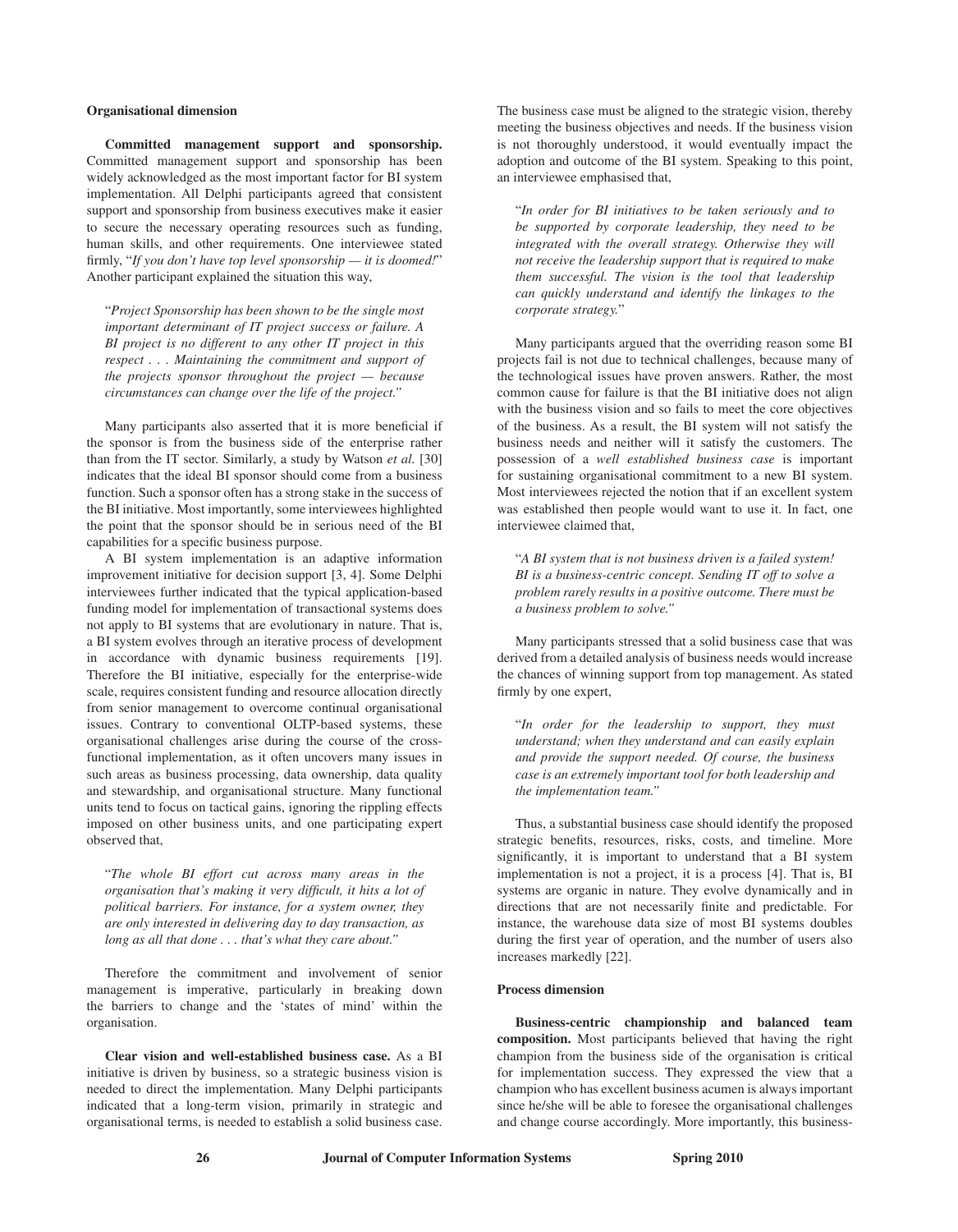centric champion would view the BI system primarily in strategic and organisational perspectives, as opposed to one who might over-focus on the technical issues. For example, one interviewee commented that,

"*The team needs a champion. By a champion, I do not mean someone who knows the tools. I mean someone who understands the business and the technology and is able to translate the business requirements into a (high-level) BI architecture for the system."* 

In fact, a BI initiative often spans multiple functional units and demands extensive data and resources from these business units. In this respect, the champion is critical to ensure the careful management of the organisational challenges that arise during the course of the project. Unlike operational system projects, such challenges include getting system owners to recognise the strategic value of their data and to reflect on how their data interacts with data from other transactional systems. Therefore, the champion needs to ensure collaboration between business units and between the business and the BI project team.

Organisations tend to rely on their IT staff to be solely responsible for most system implementation projects. However, BI projects are fundamentally different from OLTP projects [10, 25]. The project team must design a robust and maintainable architecture that can accommodate the emerging and changing requirements, this work requiring highly competent team members. Not surprisingly, all interviewees agreed that the composition and skills of a BI team have a major influence on the success of the systems implementation. They indicated that the BI team should be cross-functional and composed of both technical and business personnel, so-called "*best of both worlds*". A BI initiative is essentially a business-driven project and is critical for the making of strategic decisions. From a technical perspective, a BI project is comparable to a systems integration project and requires the active involvement of the business side of the enterprise [19]. Typically, the project team has to deal with diverse platforms, multiple interfaces, connection to legacy systems, an array of tools, and so forth. All these tasks call for people with different skills and competencies, and so a suitable mix of technical and business expertise is a key to success.

Most experts recommended that a BI team should identify and include business domain experts*,* especially for such activities as data standardisation, requirement engineering, data quality analysis, and testing. This enables the system design to be driven by the business and ensures that the BI needs derived from business are a driver of the logical data architecture. To enable business users to navigate and manipulate the data model, the structure and model of the data warehouse must be closely related to their perception of the business objectives and processes.

**Business-driven and iterative development approach.** The next factor to be considered is the business-driven and iterative development approach. According to most Delphi participants, adequate business-oriented project scoping and planning allow the BI team to concentrate on the best opportunities for improvement. Scoping helps in the selection of clear parameters and develops a common understanding among all business stakeholders as to what is in scope and what is excluded [1]. For instance, a Delphi participant gave an in-sight into his experience,

*prior to the first day. This success is based on having a very clear and well-communicated scope, having realistic expectations and timelines, and having the appropriate budget set aside."* 

Most interviewees agreed that thorough scoping and planning facilitate flexibility and adaptability to changing requirements within the time frame and resources. Moreover, adequate scoping enables the project team to focus on crucial milestones and pertinent issues while shielding them from becoming trapped in unnecessary events. As one participant remarked,

"*The scope needs to be controlled because 'scope creep' can cause a project to not meet its targeted conclusion. That does not mean that you cannot have a change control procedure or practice in place; this is a form of control. I have seen many projects miss their delivery and cost goals because of scope creep."*

Many experts stated that it is advisable to start with small changes and developments and then to adopt an incremental delivery, a so-called 'iterative' approach. Large-scale change efforts are always fraught with greater risks given the substantial variables to be managed simultaneously [1]. Moreover, modern businesses are changing very quickly anyway and are always seeking to identify the immediate impacts of those changes, and so an incremental delivery approach is more cautious and provides the tools for delivery of short, measurable steps. Furthermore, an incremental delivery approach allows for building a long-term solution as opposed to a short term one [1, 4]. As explained by this interviewee,

"*Adopting incremental delivery manages risks, provides tangible results visible to the client, improves the client's ability to take ownership, eases knowledge transfer, supports effective change management, and allows for long-term solution."*

Therefore, the scope of a BI initiative should be selected in such a way that a complete system for a specific business sector can be delivered within a reasonable time, rather than one 'massive and complete big bang' solution later on. Once the users start working with the BI system, they will fully realise the potential reporting and analysis possibilities. The preliminary BI system is then further enhanced and developed in an evolutionary and iterative approach. One interviewee elaborated that,

"*You cannot roll out the whole BI system at once but people want to see some key areas. You need to do data marts for a couple of key areas and then maybe a small number of other key reports in an attempt to keep all stakeholders happy. Then when the first release is done and you get some feedback, you can work on other data mart areas and enhance existing subject areas over time."*

Therefore, an incremental delivery approach allows an organisation to concentrate on crucial issues, so enabling teams to prove that the system implementation is feasible and productive for the enterprise.

"*The success of 90 percent of our project is determined* 

**User-oriented change management.** Having an adequate useroriented change management effort was deemed critical by most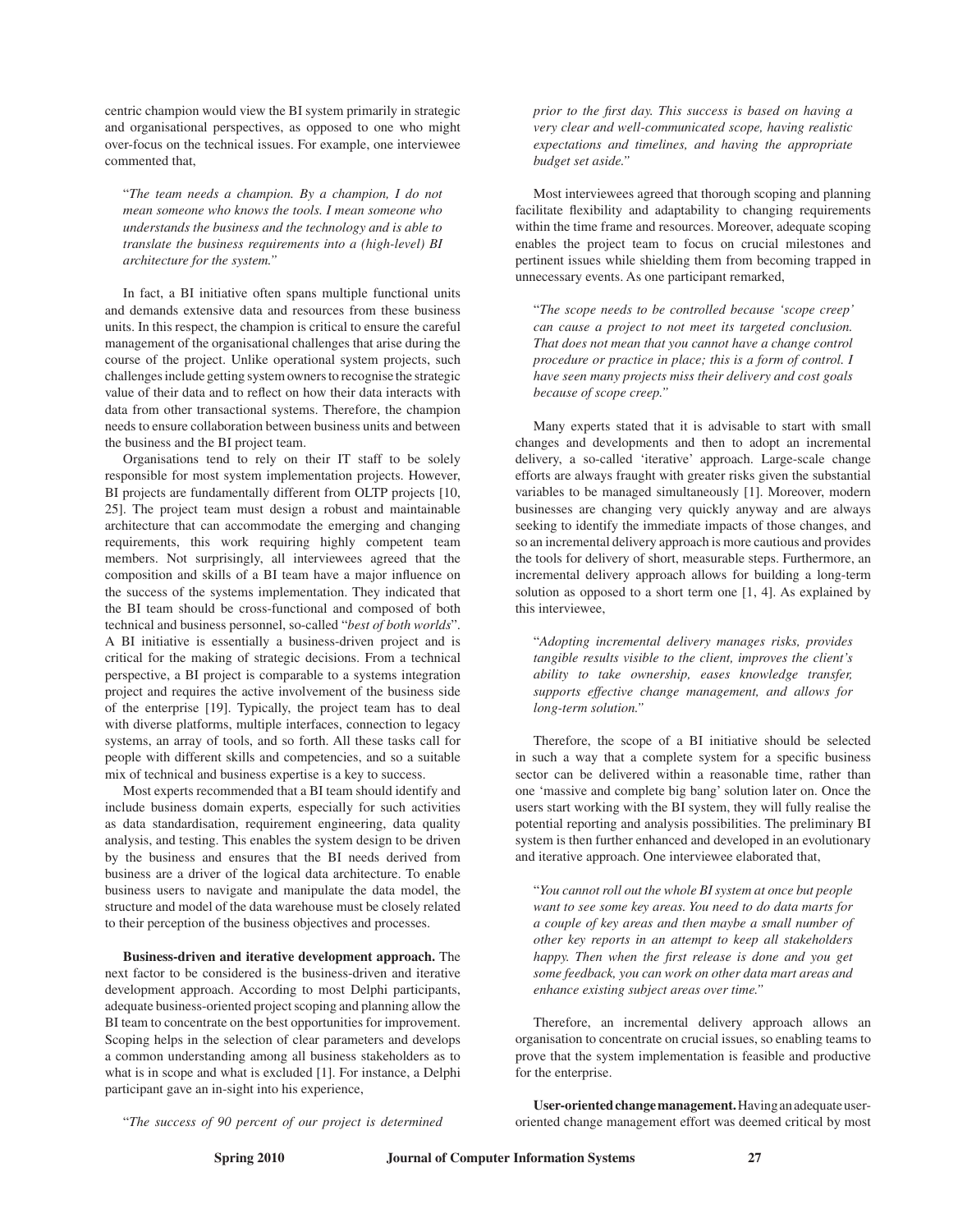Delphi participants. They reported that better user participation in the process of change can lead to better communication of their needs, which in turn can help ensure successful introduction of the system. Many Delphi participants shared the view that formal user participation can help meet the demands and expectations of various end users. No doubt, users know what they need better than an architect or developer who lacks direct experience of the product. This is mainly because business users will directly work with the data models without an application layer that conceals the complexity of the model (as is the case in conventional OLTP systems) [22]. One Delphi participant commented that,

"*Users should be an important partner in building and delivering the right system. Without their consistent input, we technicians cannot deliver the right system."*

This view was supported by another participing expert who asked,

"*How can the project team design and implement a BI system to meet the users' needs without their involvement?"* 

It is evident that key users must be involved throughout the implementation cycle because they can provide valuable input that the BI team may otherwise overlook. The data dimensions, business rules, metadata, and data context that are needed by business users should be incorporated into the system and validated against the definition of deliverables [29]. Consequently, user support will constantly evolve in response to organic business requirement and supplementary BI applications [10].

#### **Technological dimension**

**Business-driven, scalable and flexible technical framework.** Turning now to technological issues, a key factor emphasised by many Delphi respondents was that the technical framework of a BI system must be able to accommodate scalability and flexibility requirements in line with dynamic business needs. That is, flexible and scalable infrastructure design allows for easy expansion of the system to align it with evolving information needs [21]. So with a strategic view embedded in the system design, this scalable system framework could include additional data sources, attributes, and dimensional areas for fact-based analysis, and it could incorporate external data from suppliers, contractors, regulatory bodies, and industrial benchmarks. It would then allow for the building of a long-term solution to meet the incremental needs of business, as explained by an interviewee,

"*Scalability is always concerns to me. It seems that most BI applications and systems always seem to grow to be larger than expected or their throughput is greater than anticipated. If the design is not scalable and flexible, it is more difficult to make changes to accommodate the increase in size."*

In fact, a BI infrastructure involves all the tasks substantive to path the technical layer for the entire BI environment. This includes the implementation of new software and hardware, the interoperability between the legacy systems and the new BI environment on a network, as well as on a database level, an administration subsystem and so on [19]. Establishing the technical infrastructure for the initial BI solution is always time consuming [29], but with the proper selection of scalable and flexible hardware and software components, the effort would be minimised for the next delivery cycle. As a consequence, the system will be able to adapt to the emerging and ever-changing business requirements.

**Sustainable data quality and integrity.** In regard to the important factor of sustainable data quality and integrity, the Delphi findings indicate that the quality of data, particularly in the source systems, is crucial if a BI system is to be implemented successfully. According to most interviewees, a primary purpose of a BI system is to integrate 'silos' of data for advanced analysis so as to improve the decision-making process. Often, many datarelated issues within the back-end systems are not discovered until that data are populated and queried within the BI system [31]. Thus data quality at sources will affect the quality of management reports, which in turn influence the decision outcomes [9]. Corporate data can only be fully integrated and exploited for greater business value once their quality and integrity are assured. Speaking to this point, a BI expert asked, "*If the data is corrupt then what is the point?*' Another interviewee further exclaimed that, "*Without quality data the BI is not intelligence!*" These comments were echoed by another participant, who asserted,

"*Garbage in garbage out. The user community doesn't care to understand why the information is wrong and once you have a data integrity issue you are in trouble."*

Many Delphi participants believed that *common measures and definitions address the data quality dimensions* of representational consistency, interpretability and ease of understanding. This allows all stakeholders to know that a term has a specific meaning no matter where it is used across the source systems. It is typical for a large organisation to have many terms with slightly different meanings, because different business units tend to define terms in ways that best serve their purposes. Often, accurate data may have been captured at the source level, but the record cannot be used with other data sources due to inconsistent data identifiers [26]. This is because data values that should uniquely describe entities are varied in different business units. A typical BI system tends to be cross-functional and cross-departmental, so if only one specific business section is scoped in the initial phase, the business definitions and business rules must later be standardised in order to be understood consistently on an enterprise level [19, 26]. This characteristic could have an impact on how the business data are interpreted among different units. Once an organisation has accumulated a large number of reports it becomes more difficult to re-architect these areas. As a result, a cross-system analysis is important to help profile a uniform master data set which is in compliance with business rules. There needs to be an organisational agreement on the definitions and measurements that are part of the deliverables [26]. Hence, the development of a master data set on which to base the logical data warehouse construction for BI system will ease terminology problems. As a result, the BI team would use common definitions to develop an enterprise-wide dimensional model that is business orientated.

In short, this Delphi study was the first step in exploring the CSFs which can influence the implementation of BI systems. The results show that there is a combination of multi-dimensional CSFs peculiar to successful BI system implementation. More importantly, the study has narrowed the research focus through the identification of a set of CSFs as presented. The next stage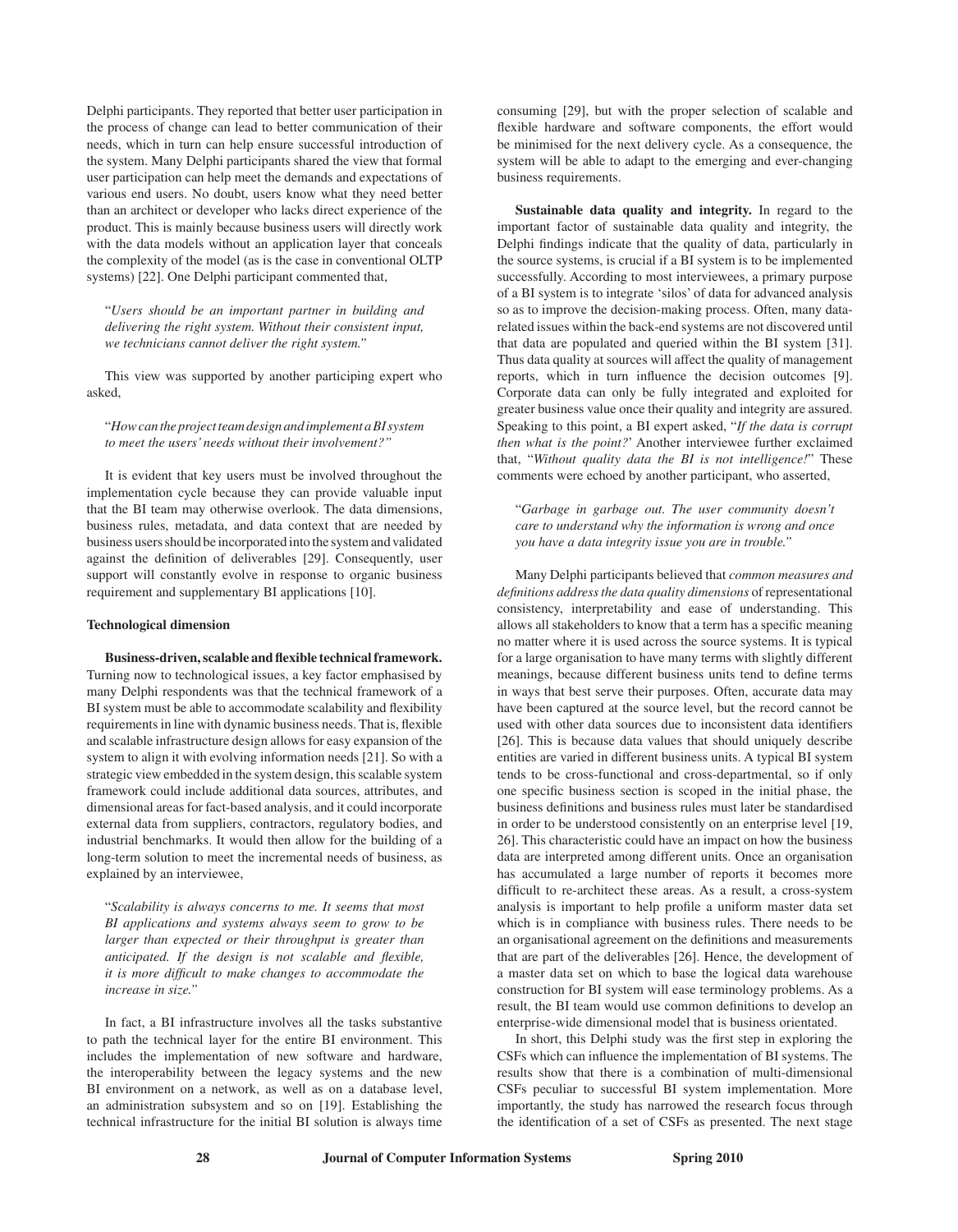comprised multiple case studies for the purpose of further validating the CSFs findings. The case studies examined whether these critical factors — and/or any other factors — influence the implementation success of BI systems.

#### **Stage Two Findings and Discussions**

This section details and discusses the findings of stage 2 case studies. The BI system backgrounds of these case companies are illustrated in Table 1.

As shown in Table 2, after analysis of the triangulated results for all five organisations, three instances of notable success emerged (C1, C2 and C4), together with one moderately successful case (C3) and one failure (C5). The three successful cases of BI system implementation described their respective BI systems as stable, easy to use, fully functional, flexible and responsive within anticipated times. Furthermore, the information generated was considered accurate, timely, complete, consistent, and relevant to most participants. In addition to the encouraging trend of system use among end-users, the project leaders of these organisations confirmed that their implementation projects were completed on time and within budget. However, the moderately successful case was experiencing uncontrollable external factors in its BI system implementation. The key application of its BI system was not identical to those of conventional commercial enterprises. Due to its unique form of business and the peculiar bonus system with its major client, it was more concerned with ensuring on-time delivery of assets and meeting quality and safety standards rather than reducing costs or staffing. The BI system thus enables them to analyse and investigate underlying business activities with ease. Also, auditable reporting can be generated from the system to assist the business meet its strict regulatory requirements.

On the other hand, the firm that experienced BI failure did so because it encountered business issues at the early phase of its implementation process. The business needs and requirements for BI system had not been clearly defined, yet there existed silo information systems with multiple versions of the truth. In that firm the BI initiative was driven mainly by the information system manager alone and was viewed as a technological issue, and as a result the management had to suspend the BI initiative. This instance of failure served as a useful contrast case for comparative analysis in this research.

Next, to demonstrate how the implementation success compared against the management of the CSFs of the five case organisations, an analysis of the CSFs 1 to 7 was conducted through a cross-case analysis. Table 3 summarises the relevant

| Case           | Organisation                                           | <b>BI</b> System Background                                                                                                                                                                                                                                                                                                                                                                                                    |  |  |  |  |  |
|----------------|--------------------------------------------------------|--------------------------------------------------------------------------------------------------------------------------------------------------------------------------------------------------------------------------------------------------------------------------------------------------------------------------------------------------------------------------------------------------------------------------------|--|--|--|--|--|
| C1             | Rail transport<br>and network<br>operator              | • Due to new arrangement, the company has acquired a competitor company and is<br>now overseeing a much wider area of rail network.<br>• The BI system success story of the acquired company has inspired the executives<br>to expand the BI initiative to an enterprise-wide scale.<br>• In order to facilitate 'one-stop' planning, reporting and business analysis, the<br>company adopted BI system with great enthusiasm. |  |  |  |  |  |
| C2             | Train operator<br>(freight and<br>passenger<br>trains) | • The company has been using BI system for more than a decade initially for its<br>various silo functional needs, such as safety reporting, network access,<br>maintenance and operation.<br>• To better facilitate overall business performance, the organisation has recently<br>been restructured accordingly, and the silos BI system are undergoing<br>amalgamation.                                                      |  |  |  |  |  |
| C <sub>3</sub> | <b>Builder</b> and<br>maintainer of<br>ships           | · BI system was implemented as part of its ERP package. The key use of the<br>system is for business reporting, analysis of asset lifecycle performance and<br>supply chain management.<br>. Due to its unique business nature, the BI tool was not meant to cut down the<br>operating cost or for competitive advantage, but rather to meet the strict<br>compliance requirements and bonus system.                           |  |  |  |  |  |
| C <sub>4</sub> | Electric and gas<br>utilities                          | · BI system was implemented for a dvanced analysis, planning and risk<br>management of the vast electricity network.<br>· Due to market deregulation, legislative compliance and auditing requirement, BI<br>system was adopted and widely supported by all stakeholders.<br>• For the BI system, conformance and compliance is more critical than cost saving.                                                                |  |  |  |  |  |
| C <sub>5</sub> | Water, sewage,<br>recycled water<br>utilities          | . The BI initiative was mainly driven by its manager of information system, whom<br>is a technology enthusiast.<br>• He has been promoting the advantages of BI system, and organised a number of<br>interactive sessions with BI vendors.<br>. However, the BI effort was not supported by business stakeholder, as they clearly<br>failed to identify their BI needs and requirement.                                        |  |  |  |  |  |

**TABLE 1 — Case Company and Its BI System Background**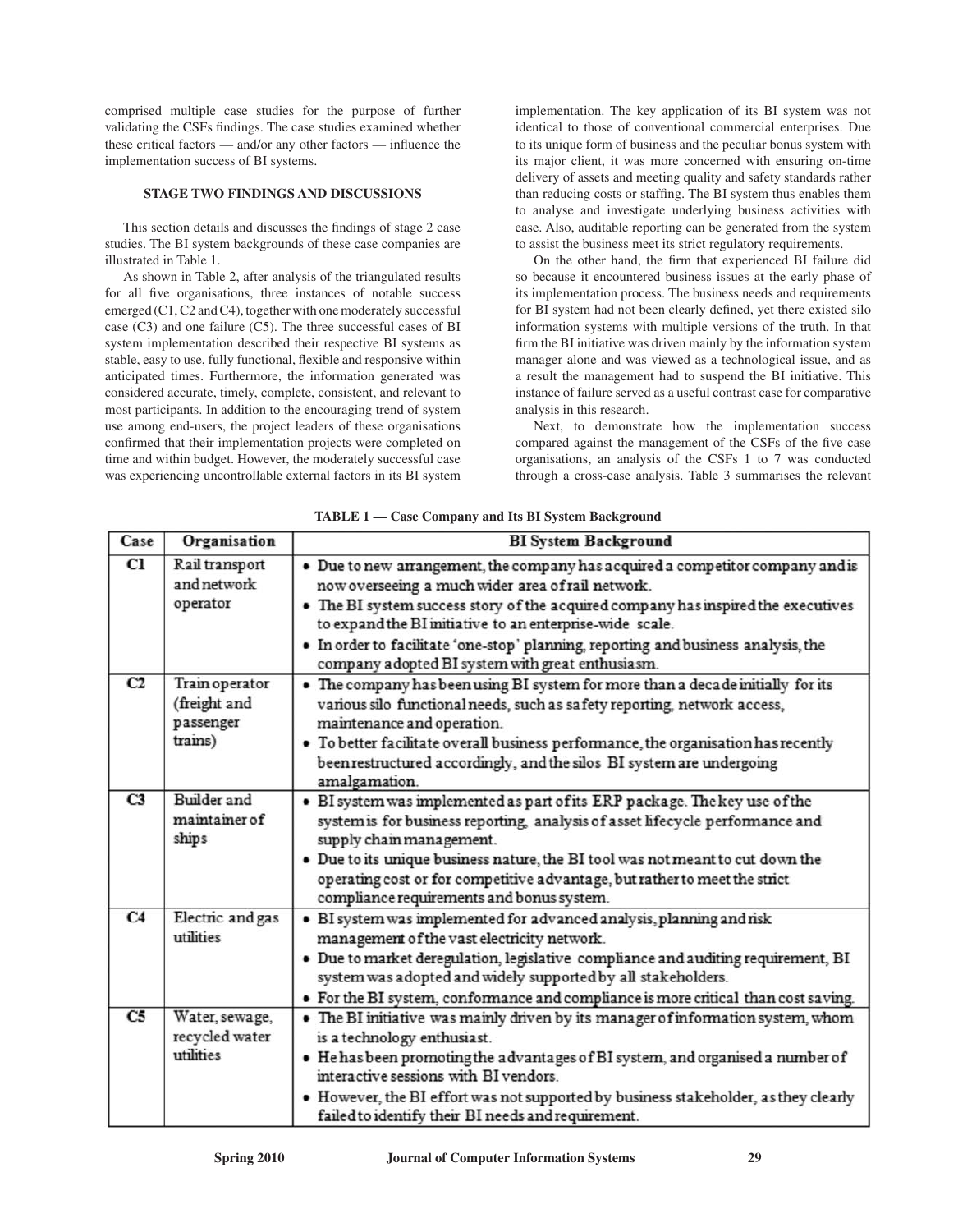|                            | Success measures / Case code | C1 | C <sub>2</sub> | C <sub>3</sub>   | C <sub>4</sub> | C <sub>5</sub> |
|----------------------------|------------------------------|----|----------------|------------------|----------------|----------------|
| Infrastructure performance |                              |    |                |                  |                |                |
|                            | System quality               |    |                |                  |                | N/A            |
| 2                          | Information quality          |    |                |                  |                | X              |
| 3                          | System use                   | ✓  | ✓              | $\boldsymbol{P}$ | ✓              | N/A            |
|                            | Process performance          |    |                |                  |                |                |
| 4                          | Budget                       |    | P              |                  |                | x              |
| 5                          | Time schedule                |    |                |                  |                | X              |
|                            | Overall                      | S  | S              | P                | S              | IJ             |

**TABLE 2 — Implementation Success for the Five Cases**

Note:  $\checkmark$  =Good; P =Acceptable; X=Poor; S=Successful; P =Partially successful; U =Unsuccessful

| CSF                                                                                          | Cl | C2               | C <sub>3</sub> | C4 | C <sub>5</sub> |
|----------------------------------------------------------------------------------------------|----|------------------|----------------|----|----------------|
| 1. Committed management support and sponsorship                                              |    |                  |                |    |                |
| 2. Clear vision and well-established business case                                           |    |                  |                |    |                |
| 3. Business-centric championship and balanced team<br>composition                            |    |                  |                |    |                |
| 4. Business-driven and iterative development approach                                        |    |                  |                |    |                |
| 5. User-oriented change management                                                           |    |                  | X              |    | x              |
| 6. Business-driven, scalable and flexible technical<br>framework                             |    |                  |                |    |                |
| 7. Sustainable data quality and integrity                                                    |    | $\boldsymbol{p}$ |                |    |                |
| *Overall business orientation approach<br>Note: * denotes emerging finding from case studies |    |                  |                |    |                |

**TABLE 3 — Evaluation of Critical Success Factors in Multiple Organisations**

CSFs performance in matrices recommended by Miles and Huberman [18], and these were used as an initial step in analysing patterns in the data. For each case, management of each CSF is rated through a summary rating of  $\checkmark$  (for a CSF that was fullyaddressed), *P* (for a CSF that was partially addressed), or X (for a CSF that was ignored).

Essentially, the evidence from these studies clearly substantiated the construct and applicability of the multidimensional framework. More importantly, the studies further reveal the significance of addressing those CSFs through the business orientation approach. That is, without a specific business purpose, the BI initiatives rarely produce a substantial impact on business. As a result, the implementation of a BI system has a much greater likelihood for success when business needs are identified at the outset and used as the driver behind the implementation effort. Thus, the entire system implementation must be business-driven and organisation-focussed. It should also have interactive business-side involvement, and be adapted to meet evolving business requirements throughout the lifecycle. Invariably, a 'build it and they will come' approach which overlooks business-focused strategies in system implementation

proves to be unsatisfactory and very expensive. In other words, this particular meta-factor (i.e. a business orientation approach) dictates the commandment of the proposed CSFs.

Notably, the three successful cases (C1, C2 and C4) seemed to emphasise the business-oriented approach when addressing the CSFs, while the partially successful case (C3) appeared to comprise a mixture of business and customer-centric approaches. The instance of failure (C5) was not totally business-driven but instead was technology oriented. The three successful cases shifted their focus from the technological view and instead adopted an approach that put their respective business needs first. On the basis of these case studies, it is apparent that the manner in which an organisation addresses those CSFs, whether through a business-oriented, technology-oriented, or customer-oriented approach, will have a substantial impact on the implementation outcome. Having a clearly-defined set of CSFs is important, but it is even more critical to address the CSFs from the right approach. In the case of BI systems implementation, the triangulated data of case studies clearly demonstrates that by placing business needs ahead of other issues an enterprise has a higher likelihood of achieving a useful BI system.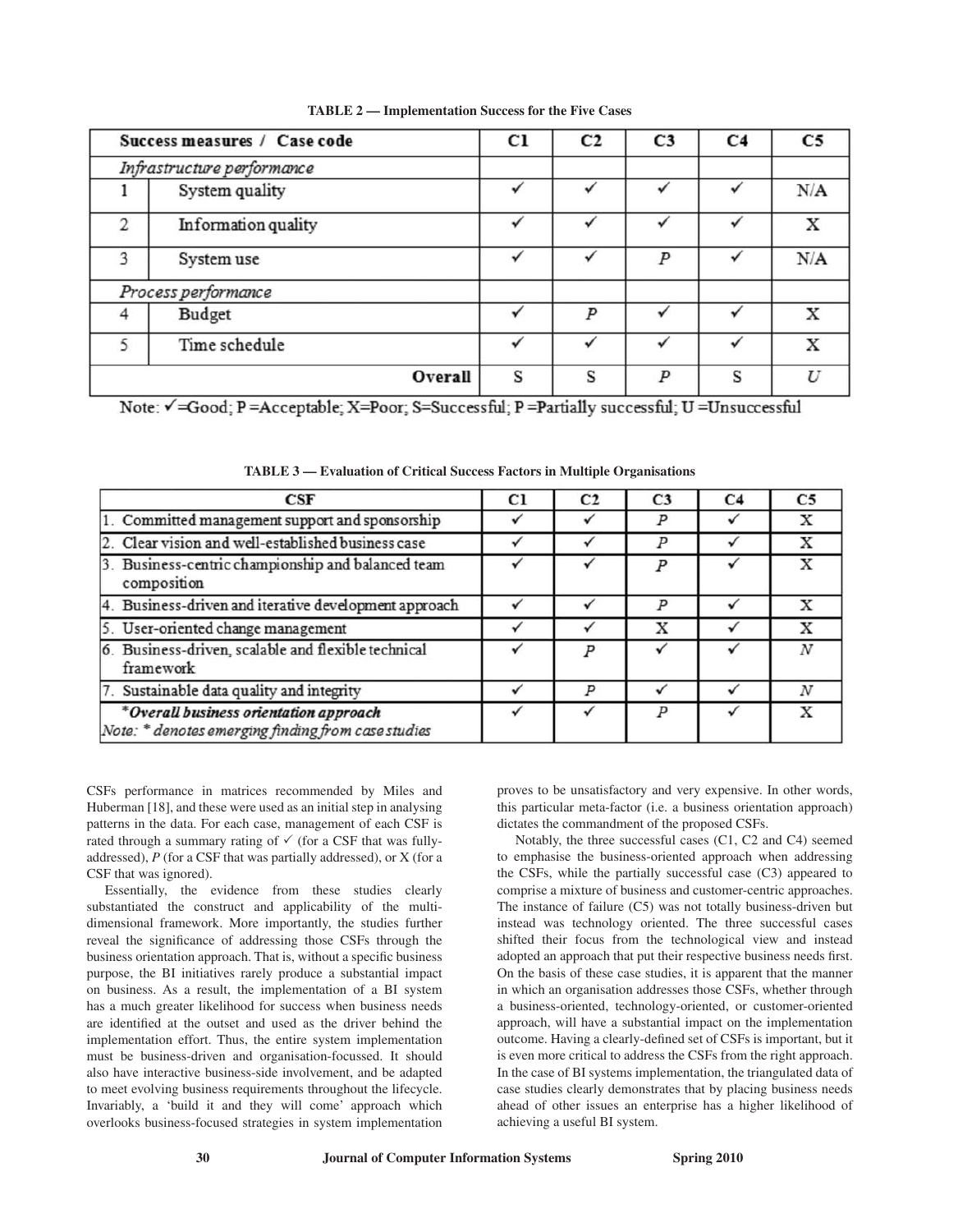What is more, in order to meet the need for systems which provide management with dynamic analytics and business reporting, the findings of these case studies indicate that business stakeholders should involve interactively throughout the implementation process. In other words, it necessitates the participation of business stakeholders in the development of a reporting that usually demands practical business experience. Moreover, due to evolving business needs and ever-changing information requirements, it was found that the respective BI teams had to provide continual high-level maintenance and support not only on tools application, but also at broader data modelling and system scalability issues. The designing of data models and system architecture frameworks needs consistent input from those most familiar with the business needs of the enterprise.

In summary, the three successful cases clearly demonstrated that addressing the CSFs from a business perspective was the cornerstone on which they successfully based the implementation of their BI systems. Conversely, the unsuccessful case failed because it focused primarily on the technology and neglected the core requirements of its business. In order to better address the CSFs it is essential for an organisation to emphasise the business orientation approach, and in so doing it will gain an advantage over competitors. Indeed, this view was supported by Gartner Research [6] who stated that, "best in class organisations focus on business objectives and use a business-driven approach to define and scope their people, process, application, technology and/or services strategy."

#### **Concluding Remarks and Contributions**

Understanding CSFs is a key for successful implementation of a BI system. This study examined the CSFs impacting BI systems implementation. A set of multi-dimensional CSFs was identified during the course of three rounds of a Delphi study with 15 BI system experts. The findings from the Delphi study were then examined empirically in case studies of five large organisations. The evidence from these studies clearly confirmed the construct and applicability of the CSFs framework.

An analysis of the findings further indicates that non-technical factors, including organisational and process-related factors, are more influential and important than technological and data-related factors. Furthermore, the present study also gives evidence that the contextual issues of the CSFs are quite different from the implementation of other systems. Therefore, these CSFs cannot be applied to BI systems without giving careful consideration to the relevant contextual issues.

It appears that there is a macro-level pattern for interpreting the CSFs related to such infrastructure-based projects. Both the organisational and process dimensions are probably generic and vary somewhat among BI systems and other infrastructural systems implementation. But it is apparent that there is a new understanding of factors associated with the technological dimension due to the technical challenges that vary with the nature of the infrastructure system. Nonetheless, this research suggests that organisations are in a better position to successfully address those CSFs through the business-orientation approach. That is, without a clear business-driven objective, the BI initiatives rarely produce substantial impact on business. As a result, the implementation of a BI system has a much greater likelihood of success when specific business needs are identified at the outset, and when those needs are used to direct the nature and scope of the implementation effort. Therefore, this business orientation meta-CSF should be regarded as the most critical factor in determining the implementation success of BI systems.

This research has made a theoretical contribution to our understanding of the CSFs that impact on BI systems implementation. The literature review reveals relatively little previous work on this subject. This study helps to fill the gap by building the theory of the ways in which CSFs impact BI systems implementation. This study represents the first rigorouslyconducted enquiry which will develop our understanding of the factors that affecting the implementation of BI systems. The findings and outcomes extend current theory and allow firms to identify and focus their scarce resources in those CSFs areas. Besides that, academic researchers are often criticised for failing to address issues of concern to practitioners. The collection and analysis of empirical data in this study responds to those criticisms and supplements the current limited understanding of the factors that affect the successful implementation of BI systems. The result of this work highlights those factors that need to be addressed, and it also points out those that are not so critical. Hence, it focuses attention on those important areas that might otherwise be neglected or taken for granted but are significant for the implementation success.

Not only does this research contribute to the academic literature on this topic but it benefits organisations in several ways as well. First, large and complex organisations that are planning to implement enterprise level BI systems will be better able to identify those factors that will enhance the likelihood of success. The findings will help them to determine those factors on which they should give particular attention to ensure that they receive continuous management scrutiny. For senior management, this research finding can certainly assist them by optimising their scarce resources on those key areas that will improve the implementation process. Also, management can concentrate on monitoring, controlling and supporting only those critical areas. The findings with regard to the CSFs represent best practices for firms that have successfully implemented BI systems. The evidence that was revealed provides reference for BI stakeholders that can increase the chances of implementation success.

#### **References**

- [1] Ang, J. & Teo, T. S. H. "Management Issues in Data Warehousing: Insights from the Housing and Development Board," *Journal of Decision Support Systems*, 29(1), 2000, 11-20.
- [2] Ariyachandra, T. & Watson, H. "Which Data Warehouse Architecture Is Most Successful?" *Business Intelligence Journal,* 11(1), 2006.
- [3] Arnott, D. "Decision Support Systems Evolution: Framework, Case Study and Research Agenda," *European Journal of Information Systems*, 13(4), 2004, 247-259.
- [4] Arnott, D. & Pervan, G. "A Critical Analysis of Decision Support Systems Research," *Journal of Information Technology*, 20(2), 2005, 67-87.
- [5] Bose, R. "Advanced Analytics: Opportunities and Challenges," *Industrial Management & Data Systems*, 109(2), 2009, 155-172.
- [6] Burton, B., Geishecker, L., & Hostmann, B. "Organizational Structure: Business Intelligence and Information Management," *Gartner Research*, 2006.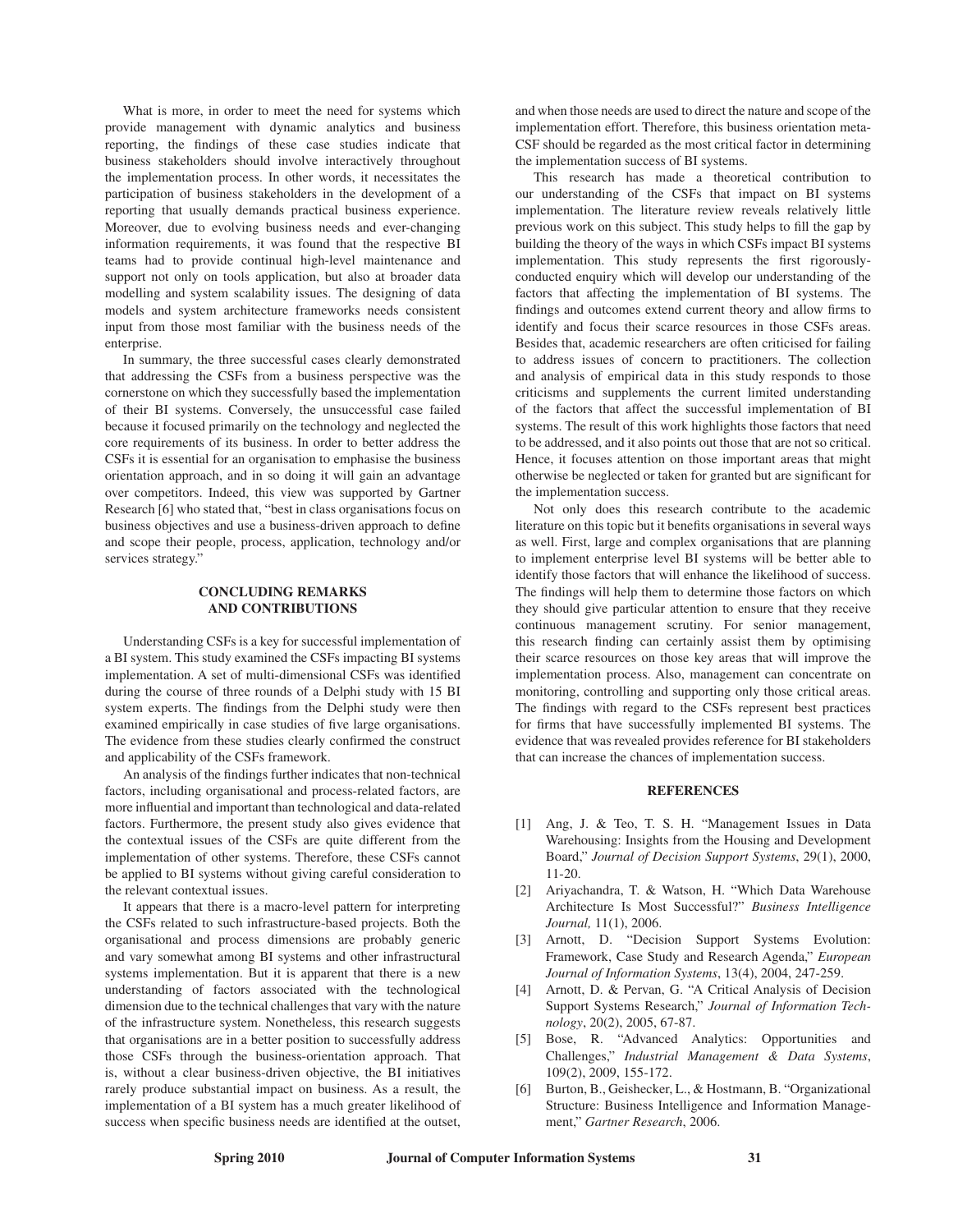- [7] Delone, W., & McLean, E. "Information Systems Success: The Quest for the Dependent Variable," *Journal of Information System Research*, 3(1), 1992, 60-95.
- [8] Delone, W., & McLean, E. "The DeLone and McLean Model of Information Systems Success: A Ten-Year Update," *Journal of Management Information Systems*, 19(4), 2003, 9-30.
- [9] Friedman, T. "Gartner Says More Than 50 Percent of Data Warehouse Projects Will Have Limited Acceptance or Will Be Failures Through 2007," 2005. Retrieved 21 Feb 2009, from http://www.gartner.com/it/page.jsp?id=492112
- [10] Fuchs, G. "The Vital BI Maintenance Process", in Business Intelligence Implementation: Issues and Perspectives," In B. Sujatha (Ed), ICFAI University Press, Hyderabad, 2006, 116-123.
- [11] Gartner Research, "Gartner EXP Worldwide Survey of 1,500 CIOs Shows 85 Percent of CIOs Expect 'Significant Change' Over Next Three Years," 2008. Retrieved 21 Feb 2009, from http://www.gartner.com/it/page.jsp?id=587309
- [12] Gartner Research, "Gartner EXP Worldwide Survey of More than 1,500 CIOs Shows IT Spending to Be Flat in 2009", 2009. Retrieved 21 Feb 2009, from http://www. gartner.com/it/page.jsp?id=855612
- [13] Hwang, M. & Xu, H. "A Structural Model of Data Warehousing Success," *Journal of Computer Information Systems*, Fall 2008, 48-56
- [14] Inmon, W.H. *Building the Data Warehouse 4 Edn*, John Wiley & Sons, Indianapolis, 2005.
- [15] Jagielska, I., Darke, P., & Zagari, G. "Business Intelligence Systems for Decision Support: Concepts, Processes and Practice," Proceedings of the 7th International Conference of the International Society for Decision Support Systems, 2003.
- [16] Little, R.G. *Identification of Factors Affecting the Implementation of Data Warehousing*, Thesis, Auburn University, 1998.
- [17] Linstone, H. A., & Turoff, M. *The Delphi Method: Techniques and Applications*. Addison-Wesley, Reading, MA, 2002.
- [18] Miles, M. & Huberman, A.M. *Qualitative Data Analysis: An Expanded Sourcebook*, Sage, Thousand Oaks, CA. 1994.
- [19] Moss, L. & Atre, S. *Business Intelligence Roadmap: The Complete Lifecycle for Decision-Support Applications*. Addison-Wesley, Boston, MA. 2003.
- [20] Negash, S. "Business Intelligence," *Communications of the Association for Information Systems*, 13, 2004, 177-195.
- [21] Olszak, C & Ziemba, E. "Approach to Building and Implementing Business Intelligence Systems," *Interdisciplinary Journal of Information, Knowledge, and Management*, 2, 2007, 135-148.
- [22] Reinschmidt, J. & Francoise, A. *Business Intelligence Certification Guide*, IBM International Technical Support Organization, San Jose, CA, 2000.
- [23] Shin, B. "An Exploratory Investigation of System Success Factors in Data Warehousing," *Communications of the Association for Information Systems,* 6(4), 2003, 141-170.
- [24] Stuart I., McCutcheon D. & Handfield R. "Effective Case Research in Operations Management: A Process Perspective," *Journal of Operations Management*, 20(5), 2002, 419-433.
- [25] Turban, E., Sharda, R., Aronson, J. & King, D. *Business Intelligence*, Prentice Hall, New Jersey, 2007.
- [26] Wadehra, A. "The ABCs of Master Data Management: Architecture, Business Case, and Customer," *Business Intelligence Journal*, 12(1), 2007.
- [27] Wang, H. & Wang S. "A Knowledge Management Approach to Data Mining Process for Business Intelligence," *Industrial Management & Data Systems*, 108(5), 2008, 622-634.
- [28] Watson, H., Abraham, D., Chen, D. "Data Warehousing ROI: Justifying and Assessing a Data Warehouse," *Business Intelligence Journal*, 2004, 6-17.
- [29] Watson, H., & Haley, B. "Managerial considerations," *Communications of the ACM*, 41(9), 1998, 32-37.
- [30] Watson, H., Annino, D. A., Wixom, B. H. "Current Practices in Data Warehousing," *Journal of Information Systems Management*, 18(1), 2001, 1-9.
- [31] Watson, H., Fuller, C., & Ariyachandra, T. "Data Warehouse Governance: Best Practices at Blue Cross and Blue Shield of North Carolina," *Journal of Decision Support Systems*, 38(3), 2004, 435-450.
- [32] Wixom, B., & Watson, H. "An Empirical Investigation of the Factors Affecting Data-Warehousing Success," *MIS Quarterly*, 25(1), 2001, 17-41.
- [33] Yin, R. *Case Study Research: Design and Methods 3 Edn,* Sage, Thousand Oaks, CA, 2003.
- [34] Ziglio, E., & Adler, M. *Gazing into the Oracle: The Delphi Method and its Application to Social Policy and Public Health*, Jessica Kingsley Publishers, London, 1996.